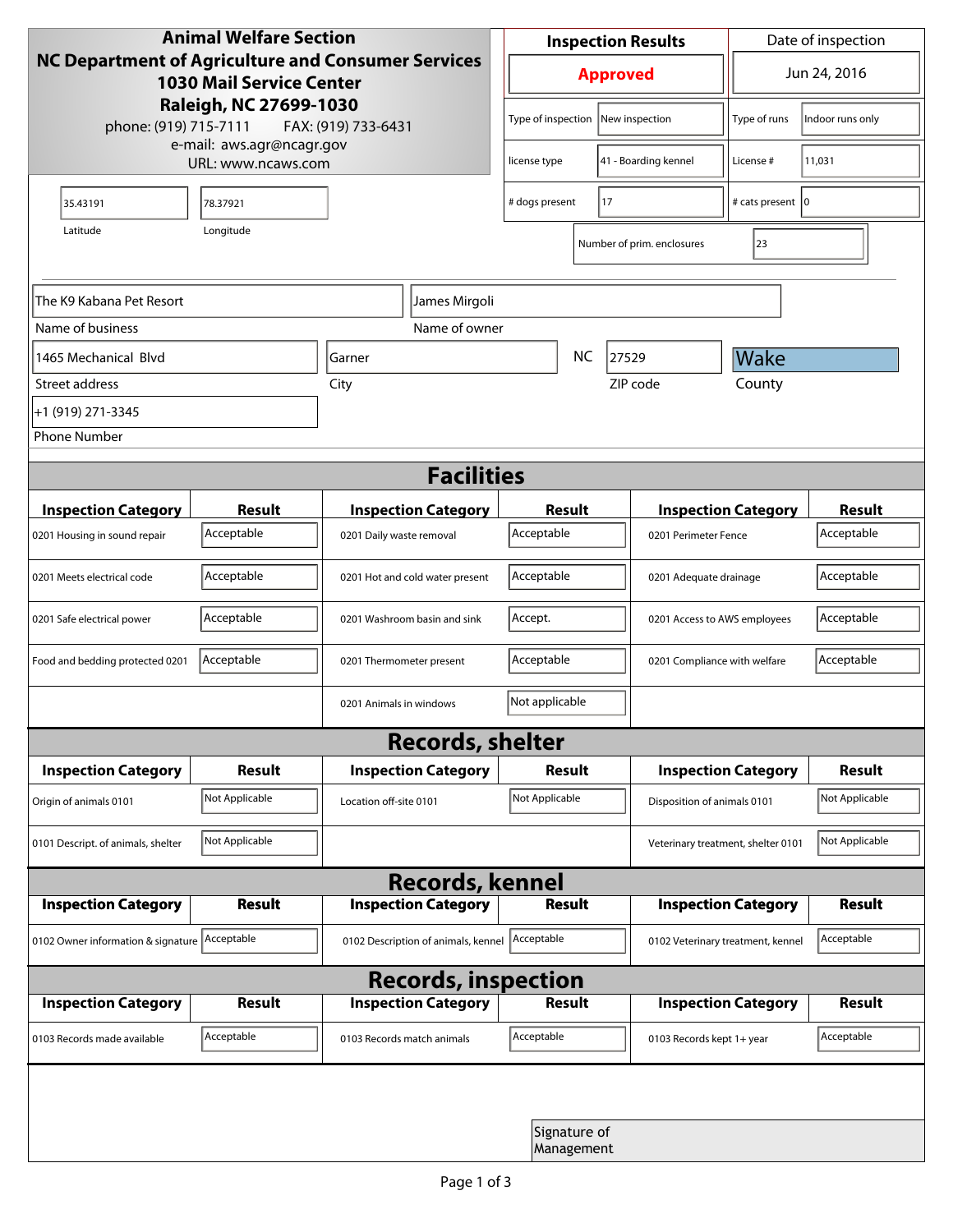| <b>Animal Welfare Section, NCDA&amp;CS</b>                  |                |                                    | <b>Inspection Results</b>  |                                     | Date of inspection |                |  |  |  |
|-------------------------------------------------------------|----------------|------------------------------------|----------------------------|-------------------------------------|--------------------|----------------|--|--|--|
| Inspection Report, continued                                |                |                                    | <b>Approved</b>            |                                     | Jun 24, 2016       |                |  |  |  |
|                                                             |                |                                    |                            |                                     |                    | <b>NC</b>      |  |  |  |
| The K9 Kabana Pet Resort                                    |                | James Mirgoli                      |                            | Garner                              |                    |                |  |  |  |
| <b>Indoor facilities</b>                                    |                |                                    |                            |                                     |                    |                |  |  |  |
| <b>Inspection Category</b>                                  | Result         | <b>Inspection Category</b>         | Result                     | <b>Inspection Category</b>          |                    | Result         |  |  |  |
| 0202 Ambient temperature, indoor                            | Acceptable     | 0202 Ventilation, indoor           | Acceptable                 | Acceptable<br>0202 Lighting, indoor |                    |                |  |  |  |
| 0202 Imperv./Sanitary surf., indoor                         | Not Acceptable | 0202 Drainage, indoor              | Acceptable                 |                                     |                    |                |  |  |  |
| <b>Outdoor facilities</b>                                   |                |                                    |                            |                                     |                    |                |  |  |  |
| <b>Inspection Category</b>                                  | <b>Result</b>  | <b>Inspection Category</b>         | Result                     | <b>Inspection Category</b>          |                    | Result         |  |  |  |
| 0203 Impervious surfaces, outdoor                           | Not Applicable | 0203 Housing, 1 per animal         | Not Applicable             | 0203 Protection from elements       |                    | Not Applicable |  |  |  |
| 0203 Owner advised, outdoor                                 | Not Applicable | 0203 Drainage, outdoor             | Not Applicable             |                                     |                    |                |  |  |  |
| <b>Primary enclosures</b>                                   |                |                                    |                            |                                     |                    |                |  |  |  |
| <b>Inspection Category</b>                                  | Result         | <b>Inspection Category</b>         | Result                     | <b>Inspection Category</b>          |                    | <b>Result</b>  |  |  |  |
| 0204 Drainage prev. cross contam.                           | Not Acceptable | 0204 Fence height >= 5 feet        | Acceptable                 | 0204 1:10 ratio, person: human      |                    | Not Applicable |  |  |  |
| 0204 Surf. impervious to moisture                           | Acceptable     | 0204 Enclosure is escape proof     | Acceptable                 | 0204 Cats, $>=$ 4 sq. ft. / adult   |                    | Not Applicable |  |  |  |
| 0204 Prevent contact with wood                              | Acceptable     | 0204 Solid resting surface         | Acceptable                 | 0204 Cats, $<= 12$ / enclosure      |                    | Not Applicable |  |  |  |
| 0204 Enclosures in sound repair                             | Acceptable     | 0204 Cats, raised resting surface  | Not Applicable             | 0204 Cats, 1 litter pan / 3 adults  |                    | Not Applicable |  |  |  |
| 0204 Size of enclosure                                      | Acceptable     | 0204 Dogs, supervision if > 4      | Acceptable                 |                                     |                    |                |  |  |  |
|                                                             |                | <b>Feeding</b>                     |                            |                                     |                    |                |  |  |  |
| <b>Inspection Category</b>                                  | <b>Result</b>  | <b>Inspection Category</b>         | <b>Result</b>              | <b>Inspection Category</b>          |                    | <b>Result</b>  |  |  |  |
| 0205 Feeding, 1x / day, adult                               | Acceptable     | 0205 Feeding, 1 bowl / adult       | Acceptable                 | 0205 Feeding, commercial food       |                    | Acceptable     |  |  |  |
| 0205 Feeding, bowl in good repair                           | Acceptable     | 0205 Feeding, quality food         | Acceptable                 | 0205 Feeding, bowl is protected     |                    | Acceptable     |  |  |  |
| 0205 Feeding, 2x / day, young                               | Acceptable     |                                    |                            |                                     |                    |                |  |  |  |
|                                                             |                | <b>Watering</b>                    |                            |                                     |                    |                |  |  |  |
| <b>Inspection Category</b>                                  | <b>Result</b>  | <b>Inspection Category</b>         | Result                     |                                     |                    |                |  |  |  |
| 0206 Watering, continuous access                            | Acceptable     | 0206 Watering, bowl in good repair | Acceptable                 |                                     |                    |                |  |  |  |
| <b>Sanitation/Employees/Classification &amp; Separation</b> |                |                                    |                            |                                     |                    |                |  |  |  |
| <b>Inspection Category</b>                                  | <b>Result</b>  | <b>Inspection Category</b>         | Result                     | <b>Inspection Category</b>          |                    | Result         |  |  |  |
| 0207 Waste removal 2x / day                                 | Acceptable     | 0207 Grounds overgrown             | Acceptable                 | 0207 Young given social interact.   |                    | Not Applicable |  |  |  |
| 0207 Animals removed while clean                            | Acceptable     | 0207 Pest Control                  | Acceptable                 | 0207 Species separated              |                    | Acceptable     |  |  |  |
|                                                             |                |                                    | Signature of<br>Management |                                     |                    |                |  |  |  |